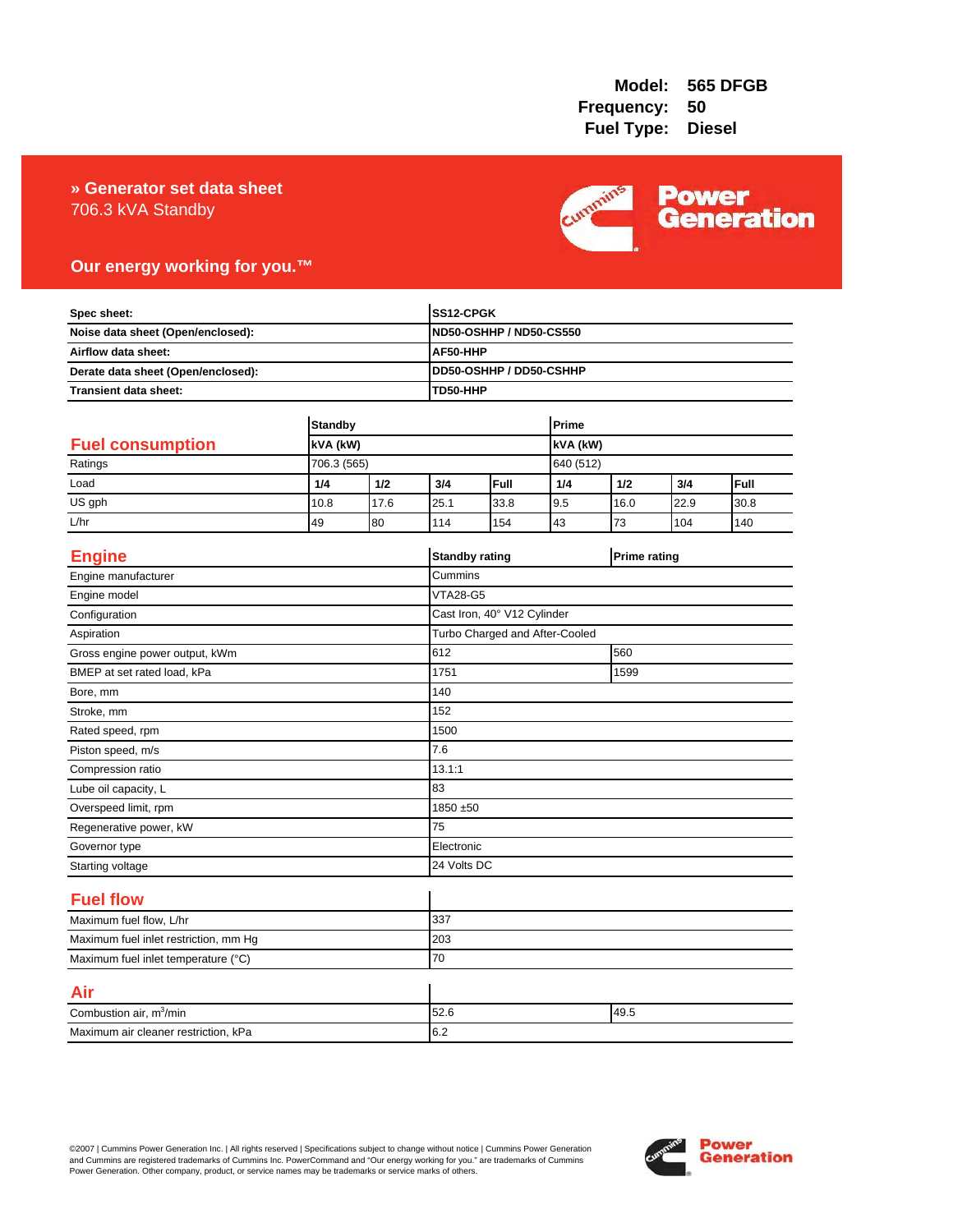| <b>Exhaust</b>                            | <b>Standby rating</b> | <b>Prime rating</b> |
|-------------------------------------------|-----------------------|---------------------|
| Exhaust gas flow at set rated load, m/min | 122.8                 | 119.1               |
| Exhaust gas temperature, C                | 507.2                 | 493.3               |
| Maximum exhaust back pressure, kPa        | 10.2                  |                     |

 $\overline{\phantom{a}}$ 

### **Standard set-mounted radiator cooling**

| Ambient design, C                                 | 50    |       |  |
|---------------------------------------------------|-------|-------|--|
| Fan load, KW <sub>m</sub>                         | 19.6  |       |  |
| Coolant capacity (with radiator), L               | 125   |       |  |
| Cooling system air flow, m3/min @ 12.7mmH2O       | 12.45 |       |  |
| Total heat rejection, BTU/min                     | 21610 | 19310 |  |
| Maximum cooling air flow static restriction mmH2O | 19.1  |       |  |

# **Open set derating factors kVA (kW)**

Note: Standard open genset options running at 400V, 150m above sea level. For enclosed product derates, please refer to datasheet - DD50- CSHHP.

|                | $27^{\circ}$ C | $40^{\circ}$ C | 45°C        | <b>50°C</b>      | 55°C        |
|----------------|----------------|----------------|-------------|------------------|-------------|
| <b>Standby</b> | 706.3 (565)    | 706.3 (565)    | 688.8 (551) | 667.5 (534)      | <b>RTF</b>  |
| Prime          | 640 (512)      | 640 (512)      | 626.3 (501) | 606.3 (485)      | <b>IRTF</b> |
| Weights*       |                |                | Open        | <b>IEnclosed</b> |             |

| --<br>5396<br>R.<br>Unit dry weight kgs<br>--<br>5665<br>RT<br>Unit wet weight kgs<br>ັ | -- | . |
|-----------------------------------------------------------------------------------------|----|---|
|                                                                                         |    |   |
|                                                                                         |    |   |

\* Weights represent a set with standard features. See outline drawing for weights of other configurations

| <b>Dimensions</b>                | Length     | Width      | <b>Height</b> |
|----------------------------------|------------|------------|---------------|
| Standard open set dimensions     | 4047       | 1608       | 1942          |
| Enclosed set standard dimensions | <b>RTF</b> | <b>RTF</b> | <b>RTF</b>    |

# **Genset outline**

#### **Open set**



#### **Enclosed set**



Outlines are for illustrative purposes only. Please refer to the genset outline drawing for an exact representation of this model.

©2007 | Cummins Power Generation Inc. | All rights reserved | Specifications subject to change without notice | Cummins Power Generation and Cummins are registered trademarks of Cummins Inc. PowerCommand and "Our energy working for you." are trademarks of Cummins<br>Power Generation. Other company, product, or service names may be trademarks or service marks o